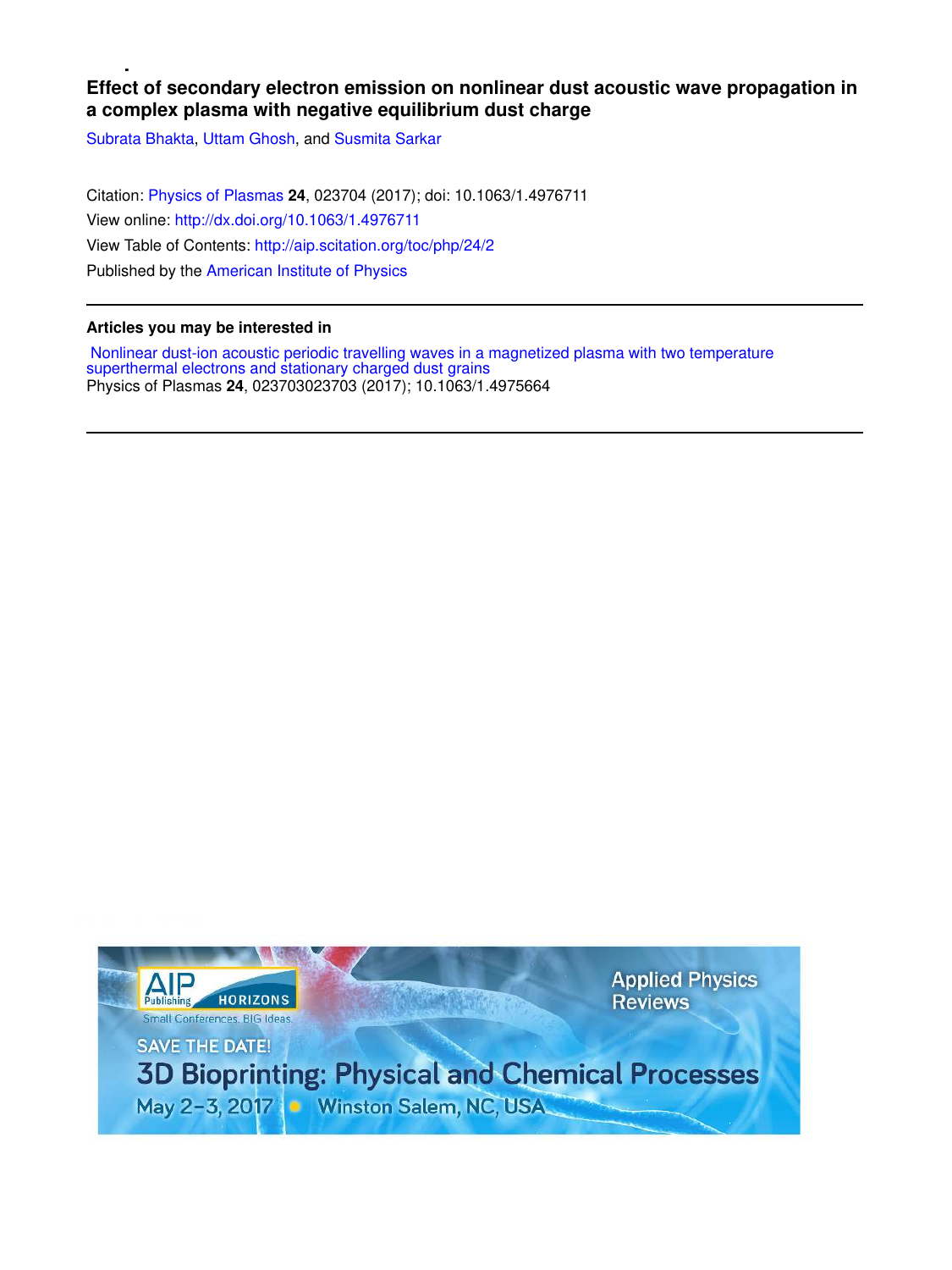

# Effect of secondary electron emission on nonlinear dust acoustic wave propagation in a complex plasma with negative equilibrium dust charge

Subrata Bhakta,<sup>1,a)</sup> Uttam Ghosh,<sup>2,b)</sup> and Susmita Sarkar<sup>2,c)</sup> <sup>1</sup>Department of Mathematics, S. A. Jaipuria College, Kolkata 700005, India  $2$ Department of Applied Mathematics, University of Calcutta, Kolkata 700009, India

(Received 24 May 2016; accepted 3 February 2017; published online 21 February 2017)

In this paper, we have investigated the effect of secondary electron emission on nonlinear propagation of dust acoustic waves in a complex plasma where equilibrium dust charge is negative. The primary electrons, secondary electrons, and ions are Boltzmann distributed, and only dust grains are inertial. Electron-neutral and ion-neutral collisions have been neglected with the assumption that electron and ion mean free paths are very large compared to the plasma Debye length. Both adiabatic and nonadiabatic dust charge variations have been separately taken into account. In the case of adiabatic dust charge variation, nonlinear propagation of dust acoustic waves is governed by the KdV (Korteweg-de Vries) equation, whereas for nonadiabatic dust charge variation, it is governed by the KdV-Burger equation. The solution of the KdV equation gives a dust acoustic soliton, whose amplitude and width depend on the secondary electron yield. Similarly, the KdV-Burger equation provides a dust acoustic shock wave. This dust acoustic shock wave may be monotonic or oscillatory in nature depending on the fact that whether it is dissipation dominated or dispersion dominated. Our analysis shows that secondary electron emission increases nonadiabaticity induced dissipation and consequently increases the monotonicity of the dust acoustic shock wave. Such a dust acoustic shock wave may accelerate charge particles and cause bremsstrahlung radiation in space plasmas whose physical process may be affected by secondary electron emission from dust grains. The effect of the secondary electron emission on the stability of the equilibrium points of the KdV-Burger equation has also been investigated. This equation has two equilibrium points. The trivial equilibrium point with zero potential is a saddle and hence unstable in nature. The nontrivial equilibrium point with constant nonzero potential is a stable node up to a critical value of the wave velocity and a stable focus above it. This critical value increases with increasing secondary electron emission. Thus, in the presence of secondary electron emission, higher velocity shock waves are monotonic. The results have been numerically explained considering the presence of  $A I_2 O_3$  dust grains in the plasma. Published by AIP Publishing. [http://dx.doi.org/10.1063/1.4976711]

# I. INTRODUCTION

Dust grains of different sizes and materials are found everywhere in space where temperature reduces below the melting point. Charging of these dust grains is influenced by several processes, among which secondary electron emission plays a dominant role.<sup>1-3</sup> Several laboratory experiments have been performed to study this secondary electron emission from dust grains.<sup>5</sup> When primary electrons impacting sample surfaces are energetic enough, they interact with the bulk material and loose energy due to many collisions. This consequently excites material electrons. Some of the excited electrons then leave the surface, which are the so-called secondary electrons. Such secondary electrons have typical energies of few eV with Maxwellian-like energy distribution. $1-4$  The secondary electron yield is defined as the mean number of emitted secondaries per unit primary electron. The energetic dependence of this secondary electron yield can be described by the Sternglass universal curve.<sup>6</sup> This

b)E-mail: uttam.ghosh.math@gmail.com

c)E-mail: susmita62@yahoo.co.in

curve shows a maximum value of the secondary electron yield at few tens of eV and approaches zero value at very low and very high energies. The maximum secondary electron yield and the corresponding maximum energy depend on the sample material.

Escape flux of the secondary electrons represents secondary electron current. The sum of the primary electron current, secondary electron current, and ion current vanishes at three values of potential, out of which two are stable and one is unstable. Between two stable equilibrium states, one is positive and the other is negative.<sup>2,3,7</sup> The secondary electron current flowing out of the dust grains produced by the emitted electrons reduces the negativity of grain charge caused by primary electron current flowing to the dust grains. Consequently, equilibrium dust charge may be negative or positive depending on the magnitude of the secondary electron yield. For the low secondary electron yield, equilibrium dust charge remains negative, whereas for the high secondary electron yield, equilibrium dust charge becomes positive.<sup>7</sup> In this paper, we shall consider only negative equilibrium dust charge, for the study of nonlinear propagation of dust acoustic waves.

a)E-mail: subratabhakta88@gmail.com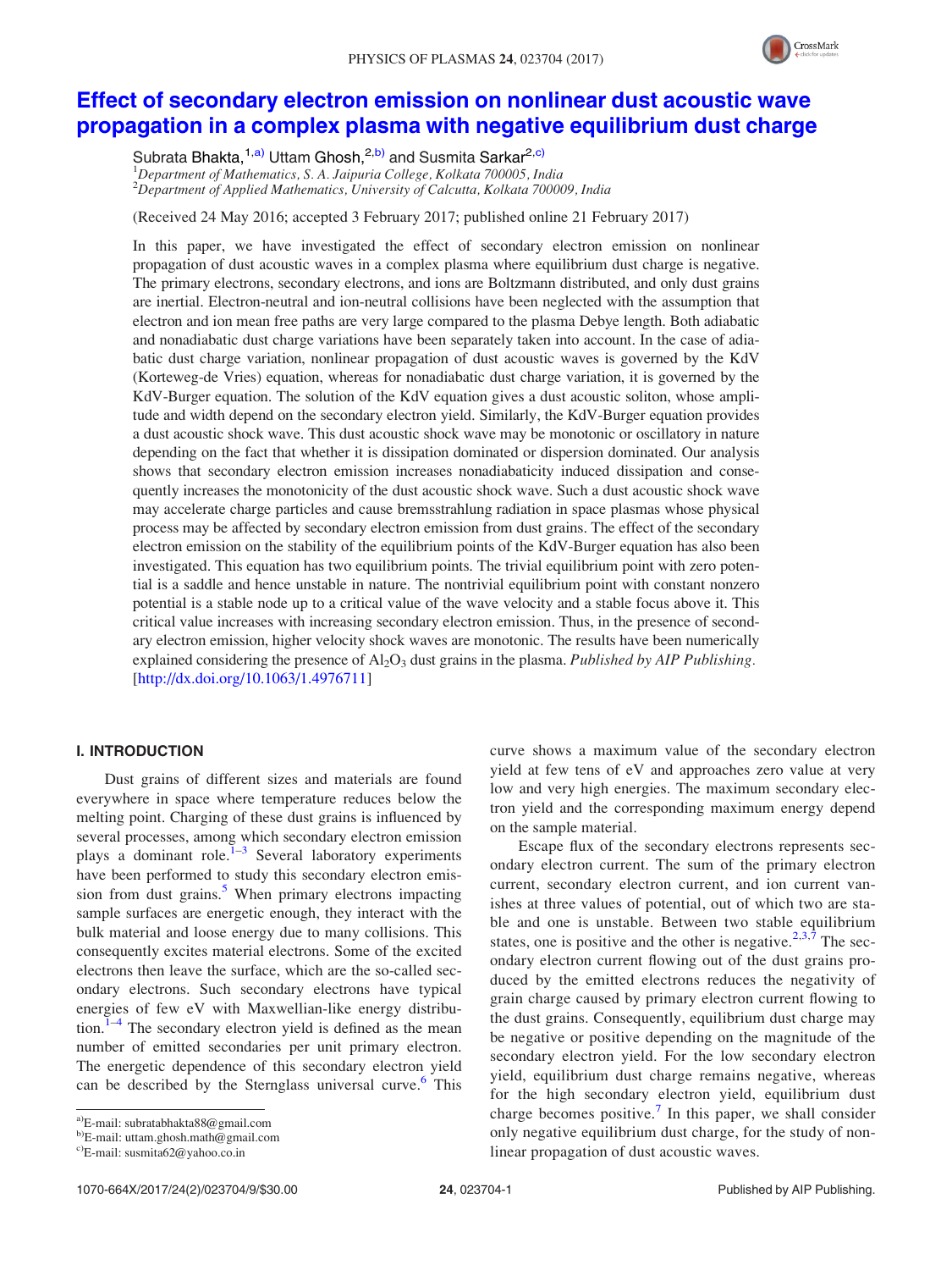Secondary electron emission influences wave propagation characteristics in the dusty plasma. The dusty plasma sustains low frequency dust acoustic and dust ion acoustic waves whose linear and nonlinear theories have been extensively studied by several authors since the last decade of the twentieth century considering both fixed charges and variable charges on dust grains. $8-11$  All of these theories were developed considering the dust charging by the flow of plasma current. No secondary emission was taken into account. The effect of secondary electron emission on wave propagation in the dusty plasma was first considered by Gupta et  $al$ .<sup>12</sup> Its linear theory was investigated considering both negative and positive equilibrium dust charges.<sup>12–14</sup> The effect of secondary electron emission on the growth of Jean's instability in a self gravitating dusty plasma has also studied for both weak and strong secondary electron yields.<sup>15,16</sup> The presence of nonthermal electrons and ions along with secondary electrons has also been considered in further study.<sup>17,18</sup> But nonlinear wave propagation in the presence of secondary electron emission from dust grains in a complex plasma is still unexplored, which is reported first time in this paper.

Charge variation on dust grains may be of both adiabatic and nonadiabatic nature. For adiabatic dust charge variation, dust charging frequency is very high compared to dust plasma frequency, which makes  $\frac{\omega_{pd}}{\nu_d}$  zero, where  $\omega_{pd}$  is the dust plasma frequency and  $\nu_d$  is the dust charging frequency. Hence, the time scale of dust charging (reciprocal of the dust charging frequency) is very small compared to the time scale of oscillations of dust grains in the plasma, which causes a very fast dust charging. On the other hand, for nonadiabatic dust charge variation, dust charging frequency is small, and hence, charging time is large compared to the adiabatic dust charge variation. Thus, nonadiabatic dust charging process is a slow process. Baisong *et al.*<sup>19</sup> showed that the effect of adiabatic variation of dust charges generates rarefied dust acoustic solitary waves when the Mach number lies within an appropriate regime depending on the system parameters. In the magnetized dusty plasma, such adiabatic charge variation was considered by Shen<sup>20</sup> to show the generation of rarefied dust acoustic solitary waves and studied their instability region under transverse perturbation.

The effect of nonadiabaticity of dust charge variation on dust acoustic solitary waves was first considered by Gupta et  $al$ <sup>10</sup> who reported the generation of the dust acoustic shock wave caused by the nonadiabaticity generated dissipative effect. None of the above studies of the effect of adiabatic and nonadiabatic dust charge variations on the dust acoustic solitary wave involved the secondary emission effect. We are first time reporting the effect of secondary electron emission on nonlinear dust acoustic wave propagation in the presence of both adiabatic and nonadiabatic dust charge variations.

In the present paper, equilibrium dust charge has been considered negative. As dust acoustic waves are very low frequency waves, primary electrons, secondary electrons, and ions are considered to follow Boltzmann distribution, only the dust grains under consideration are inertial. Both electronneutral and ion-neutral collisions have been neglected with the assumption that electron and ion mean free paths are very large compared to the plasma Debye length. Our reductive perturbation analysis shows the existence of the dust acoustic soliton whose amplitude and width both depend on secondary electron yield  $\delta_M$ . Numerically, it has been seen that this dust acoustic soliton is rarefied, and its amplitude decreases and width increases with increasing secondary electron emission. This is because increasing secondary electron emission increases both coefficients of nonlinearity and dispersion when equilibrium dust charge is negative. Consequently, dust acoustic solitons move slower. Excitation of dust acoustic solitary waves by pulse modulating discharge voltage in an Argon plasma impregnated with kaolin dust particles with negative potential and its propagation was experimentally investigated $^{21}$  but any experiment on dust acoustic solitary wave including the effect of secondary electron emission has not been reported yet.

Earlier investigations $10,11$  showed that nonadiabaticity in the dust charge variation causes the Burger effect giving rise to the dust acoustic shock wave. This shock wave is dispersion dominated for weak nonadiabaticity and dissipation dominated for strong nonadiabaticity. Our investigation shows that the ratio of the coefficients of the Burger term (dissipation) and the dispersion term increases with increasing secondary electron emission, which implies that secondary emission pronounces the dissipative character in the wave propagation process. Consequently, the dust acoustic shock wave gains monotonicity. Nakamura et  $al^{22}$  experimentally observed that an ion acoustic oscillatory shock wave in the Ar plasma transforms to the monotonic shock wave when it travels through the dusty plasma column. They integrated the KdV-Burger equation numerically taking experimental parameters into account and compared the results with experimental findings. Observation of the dust acoustic shock waves in the strongly coupled dusty plasma has been recently reported by Sharma *et al.*<sup>23</sup> allowing a supersonic flow of charged microparticles to perturb a stationary dust fluid to excite the dust acoustic shock wave. There has not been reported yet any experiment on the dust acoustic shock wave including the effect of secondary electron emission.

We have also studied the nature of the phase space trajectories near the equilibrium points of the KdV-Burger equation determining the nature of the dust acoustic shock wave near those equilibrium points. By stability analysis, we have obtained a cutoff value of the wave velocity below which the nontrivial equilibrium with constant nonzero potential is a stable node and above which it is a stable focus. The phase space trajectories of the nonlinear system with nonadiabaticity generated dissipation approach the stable node monotonically and the stable focus spirally. Our analysis shows that for stronger secondary emission, this cutoff is higher. Hence, the nontrivial equilibrium point remains a stable node even at higher wave velocity. The trivial equilibrium point is a saddle and hence unstable in nature. This stability analysis of the KdV-Burger equation was previously reported by Gupta et  $al$ <sup>10</sup> without considering the effect of secondary emission. So the effect of secondary electron emission on the nonlinear dust acoustic wave propagation in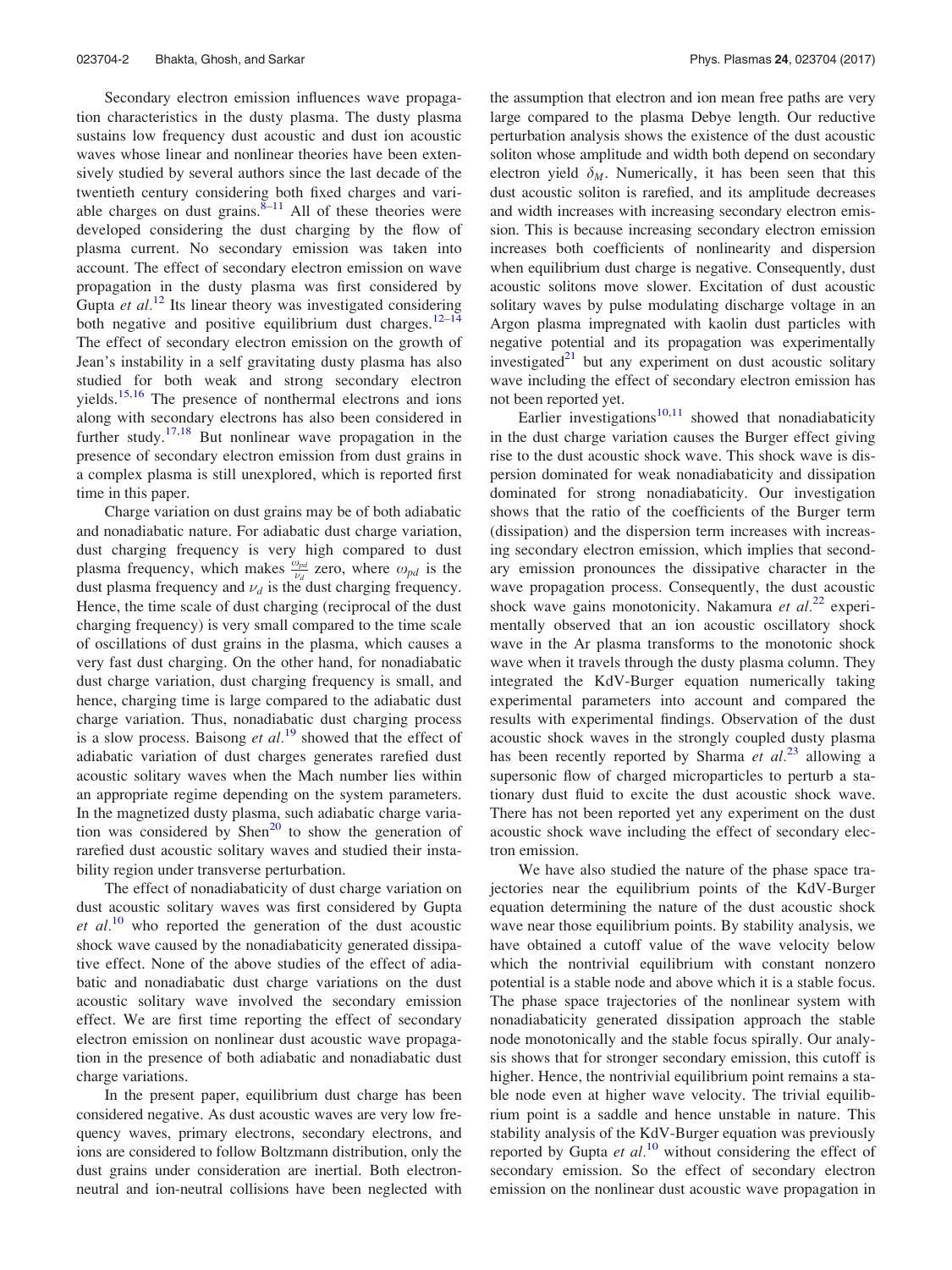the presence of both adiabatic and nonadiabatic dust charge variations with negative equilibrium dust charge and its effect on the stability property of the dynamical system governed by the KdV-Burger equation is being reported first time in this paper.

## II. FORMULATION OF THE PROBLEM

We consider here a dusty plasma whose dust grains are charged by secondary electron emission mechanism due to the impact of energetic electrons with dust grains. In the presence of secondary electron emission, three equilibrium dust charge states exist, out of which two are stable and one is unstable. Moreover, between two stable equilibrium dust charge states, one is negative and the other is positive.<sup>1-3,7</sup> We are interested here with the negative equilibrium dust charge state. Thus, the dusty plasma under our consideration consists of primary electrons, secondary electrons, ions, and negatively charged dust grains and satisfies the quasineutrality condition,

$$
n_{io} = n_{eo} + n_{so} + z_{d0}n_{d0}, \t\t(1)
$$

where  $n_{io}$ ,  $n_{eo}$ ,  $n_{so}$ , and  $n_{d0}$  are the equilibrium number densities of ions, primary electrons, secondary electrons, and dust grains, respectively, and  $z_{d0}$  is the number of charges on the dust grains in equilibrium. Dust charge is fluctuating and behaves as a dynamical variable.

Since we are studying the nonlinear behavior of dust acoustic waves, both electron and ion inertia should be neglected, and only dust inertia should be taken into account. The basic equations describing the model are

$$
n_e = n_{e0} \exp\left(\frac{e\phi}{T_e}\right),\tag{2}
$$

$$
n_s = n_{s0} \exp\left(\frac{e\phi}{T_s}\right),\tag{3}
$$

$$
n_i = n_{i0} \exp\left(-\frac{e\phi}{T_i}\right),\tag{4}
$$

$$
\frac{\partial n_d}{\partial t} + \frac{\partial}{\partial x} (n_d u_d) = 0, \qquad (5)
$$

$$
\frac{\partial u_d}{\partial t} + u_d \frac{\partial u_d}{\partial x} = -\frac{q_d}{m_d} \frac{\partial \phi}{\partial x},\tag{6}
$$

$$
\frac{\partial q_d}{\partial t} + u_d \frac{\partial q_d}{\partial x} = I_i + I_e + I_e^s,
$$
\n(7)

$$
\frac{\partial^2 \phi}{\partial x^2} = -4\pi (q_d n_d + en_i - en_e - en_s),\tag{8}
$$

where  $T_i, T_e$ , and  $T_s$  are the ion, primary, and secondary electron temperatures and  $\phi$  is the plasma potential,  $q_d, m_d$ ,  $u_d$ ,  $n_d$  are, respectively, the charge, mass, velocity, and number density of cold dust grains.  $I_i$  and  $I_e$  are the ion and primary electron current flowing to the dust grains and  $I_e^s$  is the secondary electron current flowing out of the dust grains. In the case of negatively charged dust grains,  $I_i$ ,  $I_e$ , and  $I_e^s$ take the form. $<sup>2</sup>$ </sup>

$$
I_i = \pi r_0^2 e \sqrt{\frac{8T_i}{\pi m_i}} n_i \left( 1 - \frac{e q_d}{r_0 T_i} \right),\tag{9}
$$

$$
I_e = -\pi r_0^2 e \sqrt{\frac{8T_e}{\pi m_e}} n_e \exp\left(\frac{eq_d}{r_0 T_e}\right),\tag{10}
$$

$$
I_e^s = 3.7 \delta_M \pi r_0^2 e \sqrt{\frac{8T_e}{\pi m_e}} n_e \exp\left(\frac{e q_d}{r_0 T_e}\right) F_5 \left(\frac{E_M}{4T_e}\right). \tag{11}
$$

Here,  $r_0$  is the grain radius,  $m_i$  and  $m_e$  are the ion and electron masses, and  $\delta_M$  is the maximum yield of secondary electrons, which occurs when the impinging electrons have the maximum kinetic energy  $E_M$ . The function  $F_5(x)$  is given by $\frac{8}{3}$ 

$$
F_5(x) = x^2 \int_0^\infty u^5 \exp[-(xu^2 + u)] du, \text{ where } x = \frac{E_M}{4T_e}.
$$
\n(12)

Here,  $I_i$  and  $I_e^s$  both correspond to positive sign as both of them increase the positivity of the dust charge in spite of the fact that  $I_i$  flows towards the dust grain and  $I_e^s$  flows out of the dust grain. On the other hand, the sign of  $I_e$  is negative as it increases the negativity of the grain charge.

# III. INVESTIGATION OF SMALL AMPLITUDE **STRUCTURES**

We shall now use the reductive perturbation technique to study the small amplitude nonlinear structures propagating in a dusty plasma for both adiabatic and nonadiabatic dust charge variations. To proceed, we shall first transform all the field variables and then all the basic equations to dimensionless ones. For this purpose, we first define an effective temperature  $T_{\text{eff}}$  from the relation

$$
\frac{1}{T_{\text{eff}}} = \frac{1}{z_{do} n_{do}} \left( \frac{n_{eo}}{T_e} + \frac{n_{so}}{T_s} + \frac{n_{io}}{T_i} \right),\tag{13}
$$

which consequently defines the dusty plasma Debye length  $\lambda_D = (\frac{T_{\text{eff}}}{4\pi z_{\text{d0}} n_{\text{d0}}e^2})^{1/2}$  and dust acoustic speed  $c_d = \sqrt{\frac{z_{d0} T_{\text{eff}}}{m_d}}$  $\sqrt{\frac{z_{d0}T_{eff}}{m_d}},$ implying  $c_d^2 = \lambda_D^2 \omega_{pd}^2$ .

Dimensionless variables are,

$$
X = x/\lambda_d; \quad T = \omega_{pd}t; \quad N_d = n_d/n_{d0}; \quad N_i = n_i/n_{i0};
$$
  
\n
$$
N_e = n_e/n_{e0}; \quad N_s = n_s/n_{s0}; \quad V_d = u_d/c_d;
$$
  
\n
$$
\Phi = \frac{e\phi}{T_e}; \quad Q_d = q_d/ez_{d0}, \quad q_{do} = -z_{do}e.
$$
 (14)

Here,  $\omega_{pd} = \left(\frac{4\pi n_{d0} z_{d0}^2 e^2}{m_d}\right)$  $\frac{d\sigma Z_{d0}^2 e^2}{m_d}$ <sup>1/2</sup> is the dust plasma frequency and  $z_{d0}$  is the number of grain charges in equilibrium.

With these normalizations,  $(2)$ – $(8)$  take the following forms:

$$
N_e = \exp{(\Phi)}, \qquad (15)
$$

$$
N_s = \exp\left(\frac{\Phi}{\sigma_s}\right),\tag{16}
$$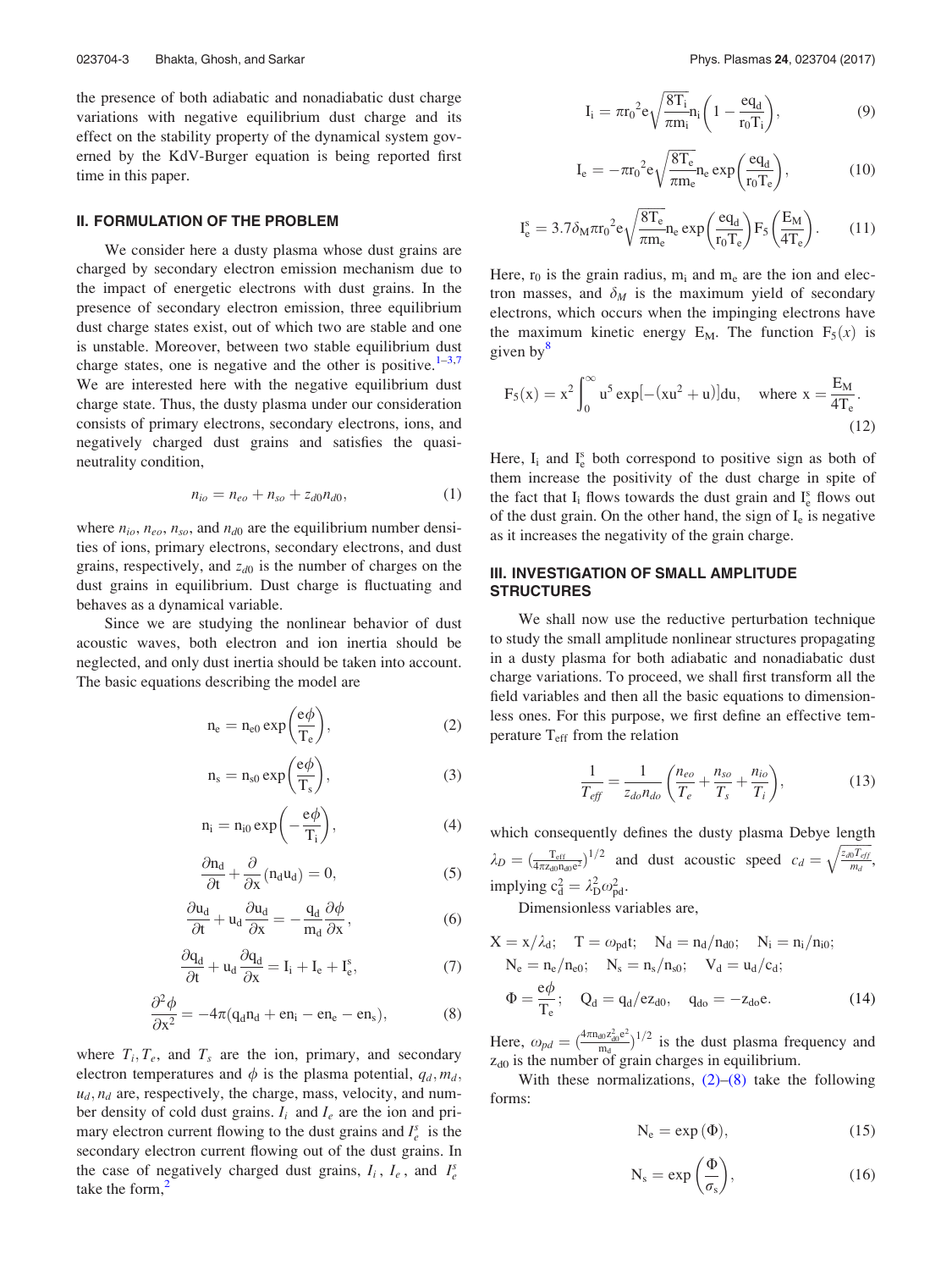$$
N_i = \exp\left(-\frac{\Phi}{\sigma_i}\right),\tag{17}
$$

$$
\frac{\partial N_d}{\partial T} + \frac{\partial}{\partial X} (N_d V_d) = 0, \qquad (18)
$$

$$
\frac{\partial V_d}{\partial T} + V_d \frac{\partial V_d}{\partial X} = -\frac{Q_d}{\alpha_d} \frac{\partial \Phi}{\partial X},\tag{19}
$$

$$
\left(\frac{\omega_{\text{pd}}}{\nu_d}\right) \left(\frac{\partial Q_d}{\partial T} + V_d \frac{\partial Q_d}{\partial X}\right) = \frac{1}{\nu_d} \left(\frac{\bar{I}_i + \bar{I}_e + \bar{I}_e^s}{z_{d0}e}\right),\tag{20}
$$

$$
\frac{\partial^2 \Phi}{\partial X^2} = -\frac{1}{\left(1 + \frac{\delta_i}{\sigma_i} + \frac{\delta_s}{\sigma_s}\right)} \left(\delta_i \exp\left(-\frac{\Phi}{\sigma_i}\right) - \exp(\Phi) + \delta_s \exp\left(\frac{\Phi}{\sigma_s}\right) + (\delta_i - \delta_s - 1)Q_d N_d\right),\tag{21}
$$

where

$$
\bar{I}_i = \pi r_0^2 e \sqrt{\frac{8T_i}{\pi m_i}} n_{i0} \exp\left(-\frac{\Phi}{\sigma_i}\right) \left(1 - \frac{zQ_d}{\sigma_i}\right),\qquad(22)
$$

$$
\overline{I}_{e} = -\pi r_0^2 e \sqrt{\frac{8T_e}{\pi m_e}} n_{e0} \exp(\Phi)(zQ_d), \qquad (23)
$$

$$
\bar{I}_e{}^s = 3.7 \delta_M \pi r_0{}^2 e \sqrt{\frac{8T_e}{\pi m_e}} n_{e0} \exp(\Phi + zQ_d) F_5 \left(\frac{E_M}{4T_e}\right),~~(24a)
$$

with

$$
\alpha_{\rm d} = \frac{\delta_{\rm i} - \delta_{\rm s} - 1}{\frac{\delta_{\rm i}}{\sigma_{\rm i}} + \frac{\delta_{\rm s}}{\sigma_{\rm s}} + 1}, \quad \delta_{\rm i} = \frac{n_{\rm i0}}{n_{\rm e0}}, \quad \delta_{\rm s} = \frac{n_{\rm s0}}{n_{\rm e0}},
$$

$$
\sigma_{\rm i} = \frac{T_{\rm i}}{T_{\rm e}}, \quad \sigma_{\rm s} = \frac{T_{\rm s}}{T_{\rm e}} \quad \text{and} \quad z = z_{\rm d0}e^2/r_0T_{\rm e}.
$$
(24b)

The value of z cannot be taken arbitrary. It should be chosen in a way to maintain the quasi-neutrality condition  $(1)$ . This follows that  $\delta_i$  should be greater than 1 when equilibrium dust charge is negative. For this purpose, we need to express  $\delta_i$  as a function of z, which can be done from the equilibrium current balance equation,

$$
\overline{I}_i + \overline{I}_e + \overline{I}_e^s = 0. \tag{25}
$$

This gives,

$$
\delta_{\rm i} = \sqrt{\frac{m_{\rm i}}{m_{\rm e}}\frac{\sqrt{\sigma_{\rm i}}}{\sigma_{\rm i} + z}}e^{-z}\alpha_{\rm 1s}, \quad \alpha_{\rm 1s} = 1 - 3.7\delta_{\rm M}F_5\bigg(\frac{E_{\rm M}}{4T_{\rm e}}\bigg). \tag{26}
$$

Thus, z must satisfy the condition,

$$
\sqrt{\frac{m_i}{m_e}} \frac{\sqrt{\sigma_i}}{\sigma_i + z} e^{-z} \alpha_{1s} > 1.
$$
 (27)

For the study of small amplitude structures in the dusty plasma in the presence of secondary electron emission with the negative equilibrium dust charge, we employ the reductive perturbation technique, using the stretched coordinates  $\xi$  =  $\varepsilon^{1/2}$ (X –  $\lambda$ T) and  $\tau = \varepsilon^{3/2}$ T, where  $\varepsilon$  is a small parameter and

 $\lambda$  is the wave velocity normalized by c<sub>d</sub>. The variables  $N_d$ ,  $V_d$ ,  $\Phi$ , and  $Q_d$  are then expanded as

$$
N_{d} = 1 + \varepsilon N_{d1} + \varepsilon^{2} N_{d2} + ...,
$$
  
\n
$$
V_{d} = \varepsilon V_{d1} + \varepsilon^{2} V_{d2} + ...,
$$
  
\n
$$
\Phi = \varepsilon \Phi_{1} + \varepsilon^{2} \Phi_{2} + ...,
$$
  
\n
$$
Q_{d} = -1 + \varepsilon Q_{d1} + \varepsilon^{2} Q_{d2} + \varepsilon^{3} Q_{d3} + ....
$$
 (28)

Substituting these expansions into Equations  $(15)$ – $(21)$  with (22)–(26), we collect the terms of different powers of  $\varepsilon$ . In the lowest order of  $\varepsilon$ , we obtain,

$$
\lambda N_{d1} = V_{d1}, \quad V_{d1} = -\frac{\Phi_1}{\lambda \alpha_d}, \quad N_{d1} = -\frac{\Phi_1}{\lambda^2 \alpha_d},
$$

$$
\Phi_1 + \alpha_d (N_{d1} - Q_{d1}) = 0.
$$
 (29)

To the next higher order in  $\varepsilon$ , we have the following set of equations:

$$
\frac{\partial N_{d1}}{\partial \tau} - \lambda \frac{\partial N_{d2}}{\partial \xi} + \frac{\partial}{\partial \xi} (N_{d1} V_{d1}) + \frac{\partial V_{d2}}{\partial \xi} = 0, \quad (30)
$$

$$
\frac{\partial V_{d1}}{\partial \tau} - \lambda \frac{\partial V_{d2}}{\partial \xi} + V_{d1} \frac{\partial V_{d1}}{\partial \xi} = \frac{1}{\alpha_d} \left( \frac{\partial \Phi_2}{\partial \xi} - Q_{d1} \frac{\partial \Phi_1}{\partial \xi} \right), \quad (31)
$$

$$
\frac{\partial^2 \Phi_1}{\partial \xi^2} = \Phi_2 + \alpha_d N_{d2} - \alpha_d Q_{d2}
$$

$$
+ \left[ \frac{1}{\lambda^2 \alpha_d} \left( 1 - \frac{1}{\lambda^2} \right) - \frac{1}{2} \frac{\left( \frac{\delta_i}{\sigma_i^2} - \frac{\delta_s}{\sigma_s^2} - 1 \right)}{\left( \frac{\delta_i}{\sigma_i} - \frac{\delta_s}{\sigma_s} + 1 \right)} \right] \Phi_1^2. (32)
$$

The above set of equations is common to both adiabatic and nonadiabatic dust charge variations. But the reductive perturbation in the grain charging equation (20) will be different in these two different cases. We shall now consider Equation (20) separately for adiabatic and nonadiabatic dust charge variations.

#### A. Adiabatic dust charge variation

In the case of adiabatic dust charge variation, dust grains are charged in fast time scale. Hence, dust charging frequency  $\nu_d$  is very high compared to the dust plasma frequency. With this approximation,  $\frac{\hat{\omega}_{pd}}{\nu_d} \approx 0$ , which reduces (20) to,

$$
\bar{I}_i + \bar{I}_e + \bar{I}_e^s = 0.
$$
 (33)

Equating from both sides of the terms containing  $\varepsilon$  and  $\varepsilon^2$ , we get  $Q_{d1}$  and  $Q_{d2}$  in the following form:

$$
Q_{d1} = -\beta_d \Phi_1, \quad Q_{d2} = -\beta_d \Phi_2 + \gamma_d \Phi_1^2, \tag{34}
$$

where

$$
\beta_d = \frac{\beta_b}{z\beta_a}; \quad \beta_a = \sqrt{\frac{m_e^i}{\sigma_i}} \alpha_{1s} + \frac{\delta_i}{\sigma_i};
$$
\n
$$
\beta_b = \sqrt{\frac{m_e^i}{\sigma_i}} \alpha_{1s} e^{-z} + \frac{\delta_i}{\sigma_i} \left( 1 + \frac{z}{\sigma_i} \right), \quad m_e^i = \frac{m_i}{m_e}, \quad (35)
$$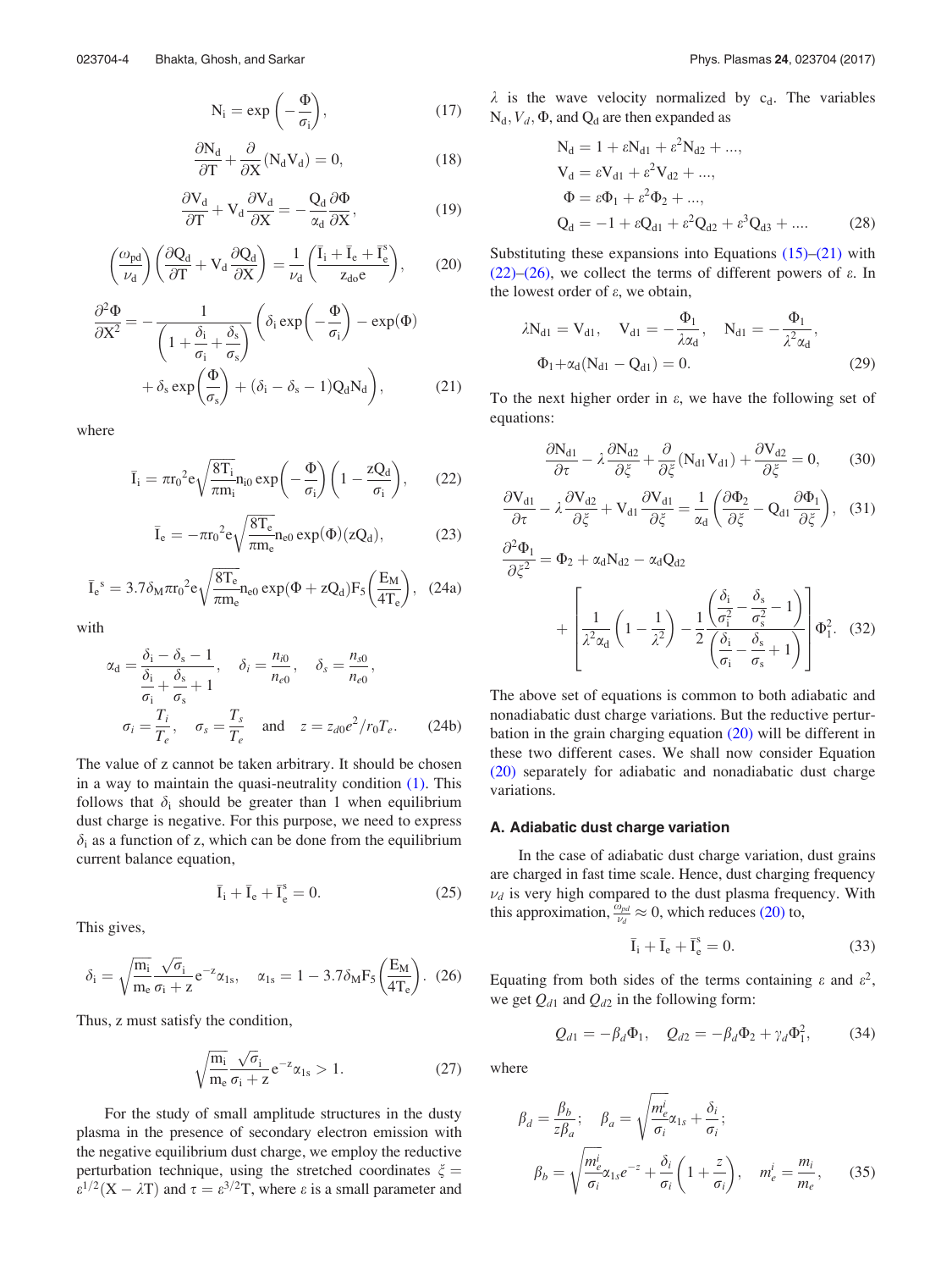and

$$
\gamma_d = \frac{\gamma_c}{z_0 \beta_a}, \quad \gamma_c = \gamma_{c1} + \gamma_{c2} + \gamma_{c3},
$$
  
\n
$$
\gamma_{c1} = 0.5 \left[ \sqrt{\frac{\delta_i}{\sigma_i^2}} \left( 1 + \frac{z}{\sigma_i} \right) - \sqrt{\frac{m_e^i}{\sigma_i}} \alpha_{1s} e^{-z} \right];
$$
  
\n
$$
\gamma_{c2} = \left[ \sqrt{\frac{m_e^i}{\sigma_i}} \alpha_{1s} (1 - z) - \frac{\delta_i}{\sigma_i^2} \right] (z\beta_d),
$$
  
\n
$$
\gamma_{c3} = \left[ -0.5 \sqrt{\frac{m_e^i}{\sigma_i}} \alpha_{1s} \right] (z\beta_d)^2, \quad \lambda = \frac{1}{\sqrt{1 + \alpha_d \beta_d}}.
$$
 (36)

 $\lambda$  being the normalized phase velocity of the dust acoustic wave.

Eliminating all the second-order terms from Equations (30) to (34), we get the KdV equation

$$
\frac{\partial \Phi_1}{\partial \tau} + a \Phi_1 \frac{\partial \Phi_1}{\partial \xi} + b \frac{\partial^3 \Phi_1}{\partial \xi^3} = 0, \tag{37}
$$

where,

$$
a = b \left[ \frac{\left(\frac{\delta_i}{\sigma_i^2} - \frac{\delta_s}{\sigma_s^2} - 1\right)}{\left(\frac{\delta_i}{\sigma_i} - \frac{\delta_s}{\sigma_s} + 1\right)} + 2\alpha_d \gamma_d - \frac{3}{\lambda^2 \alpha_d} \right],
$$
  

$$
b = \frac{\lambda^3}{2} = \frac{1}{2} (1 + \alpha_d \beta_d)^{-3/2}.
$$
 (38)

The travelling wave solution of Equation (37) can be written as

$$
\Phi_1 = \Phi_{1m} \sec \mathrm{h}^2 \left[ \frac{(\xi - \mathrm{M}\tau)}{\mathrm{w}} \right],\tag{39}
$$

which represents a soliton with amplitude  $\Phi_{lm} = \frac{3M}{a}$  and width  $w = 2\sqrt{\frac{b}{M}}$ . M is the Mach number. Here, both  $\Phi_{lm}$ and w depend on the secondary electron yield  $\delta_M$  through the coefficients a and b, respectively. From the expressions of a and b in (38) and  $\alpha_d$ ,  $\beta_d$  in (24a) and (35), it is clear that a and b are functions of  $\delta_i \left( = \frac{n_{i0}}{n_{e0}} \right)$ , which depends on  $\delta_M$ through  $\alpha_{1s}$  by (26). Thus, the change in the secondary electron yield  $\delta_M$  changes a and b and hence changes the amplitude and width of the soliton.

## B. Nonadiabatic dust charge variation

In the case of nonadiabatic dust charge variation, dust grains are charged in comparatively slow time scale so that dust charging frequency  $\nu_d$  is not very high compared to dust plasma frequency. With this approximation,  $\frac{\omega_{pd}}{\nu_d}$  is small but finite. We assume

$$
\frac{\omega_{pd}}{\nu_d} = \nu \sqrt{\varepsilon},\tag{40}
$$

where  $\varepsilon$  is small and  $\nu$  is of order unity.

The dust charge perturbation is then governed by

$$
Q_{d1} = -\beta_d \Phi_1;
$$
  
\n
$$
Q_{d2} = -\beta_d \Phi_2 + \gamma_d \Phi_1^2 - \lambda \nu \beta_d \delta_i \left(\frac{1 + \sigma_i + z_0}{\sigma_i \beta_a}\right) \frac{\partial \Phi_1}{\partial \xi}, \quad (41)
$$

which has been obtained from Equations (20) and  $(22)$ – $(24)$  with the perturbation  $(28)$  and the nonadiabaticity condition (40).

Eliminating all the second-order terms of Equations (20) and (30)–(32), we get the standard KdV-Burger equation,

$$
\frac{\partial \Phi_1}{\partial \tau} + a\Phi_1 \frac{\partial \Phi_1}{\partial \xi} + b \frac{\partial^3 \Phi_1}{\partial \xi^3} = \mu \frac{\partial^2 \Phi_1}{\partial \xi^2},\tag{42}
$$

where

$$
\mu = \frac{1}{2} \lambda^4 \nu \beta_d \left[ \frac{\delta_i (1 + \sigma_i + z)}{\sigma_i \beta_a} \right]
$$
(43)

and a and b are the same as in (38).

 $\mu$  is the coefficient of the Burger term, which is the nonadiabaticity induced dissipation effect and does not exist in the case of adiabatic dust charge variation. In hydrodynamics, viscosity is a dissipative effect due to the friction between moving fluid layers. That effect appears as the forcing term in the right hand side of Navier-Stoke's equation. Nonlinear waves propagating in a viscous medium obey the Burger equation where the Burger term containing the second order space derivative arises due to the effect of the fluid viscosity. If those nonlinear waves propagating in a viscous medium are dispersive, they obey the KdV-Burger equation. But in our present problem, we have not considered any viscous force in the equation of motion of dust grains. So the Burger term here is not due to viscosity but has been generated due to nonadiabaticity of the grain charge variation. As in the nonadiabatic process, dust grains are charged in a slow time scale, such viscous-like dissipation comes into the picture, which cannot be observed, if dust grains are charged in fast time scale following the adiabatic process. Moreover, a, b, and  $\mu$  are all functions of the secondary electron yield  $\delta_M$ , so they vary with the change in the secondary electron emission. The KdV-Burger equation (42) possesses the shock solution, which in this problem is a dust acoustic shock. This dust acoustic shock is oscillatory if it is dispersion dominated, and monotonic, if it is dissipation dominated depending upon the strength of the secondary electron emission. This emission process influences the acceleration of charge particles and Bremsstrahlung radiation in the plasma generated by the nonadiabaticity induced dust acoustic shock waves.

## IV. STABILITY ANALYSIS

To study the nature of the shock, we shall investigate the stability of the equilibrium points of KdV-Burger equation (42). On transforming to the wave frame  $\eta = V\tau - \xi$ , where  $V$  is the wave velocity, this equation reduces to the ordinary differential equation,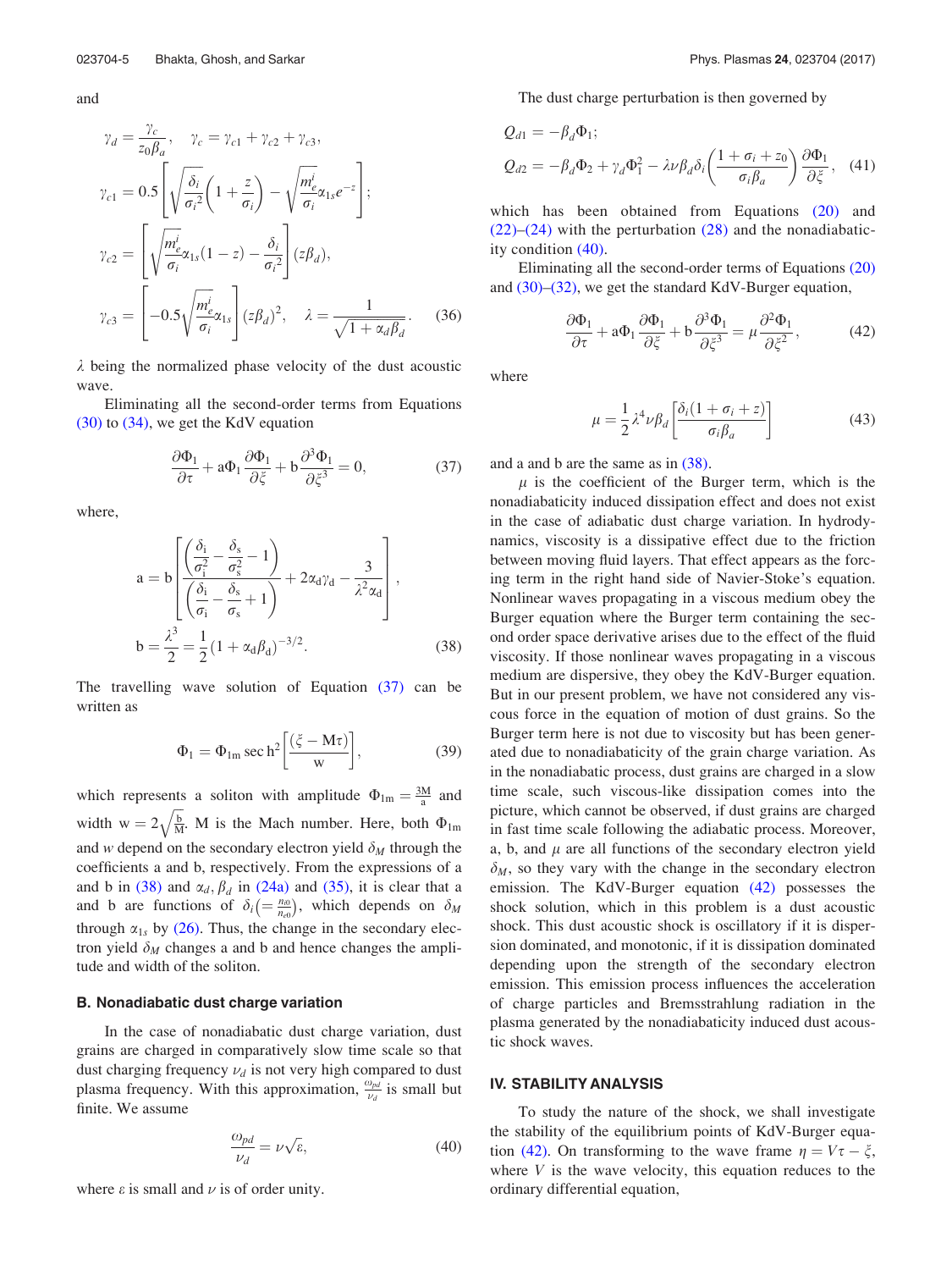

FIG. 1. Plot of  $\delta_i\left(\frac{n_{i0}}{n_{e0}}\right)$  versus Z  $\left(\frac{n_{i0}e^2}{n_{i0}T_e}\right)$  for equilibrium dust charge negative.

$$
b\frac{d^2\Phi_1}{d\eta^2} + \mu\frac{d\Phi_1}{d\eta} + \left[\frac{a\Phi_1^2}{2} - V\Phi_1\right] = 0,
$$
 (44)

which has two fixed points  $(\Phi_1 = 0, \frac{d\Phi_1}{d\eta} = 0)$  and  $(\Phi_1 = \frac{2V}{a}, \frac{2V}{b^2})$  $\frac{d\Phi_1}{d\eta}=0.$ 

The first one  $(\Phi_1 = 0, \frac{d\Phi_1}{d\eta} = 0)$  with zero potential is a saddle point and hence unstable in nature. The second one  $(\Phi_1 = \frac{2V}{a}, \frac{d\Phi_1}{d\eta} = 0)$  with nonzero potential is a stable node if  $\frac{\mu^2}{4b} > V$  and a stable focus if  $\frac{\mu^2}{4b} < V$ . Thus, for  $\frac{\mu^2}{4b} > V$ , the dust acoustic shock wave near this equilibrium point is monotonic, whereas it is oscillatory for  $\frac{\mu^2}{4b} < V$ .

## V. NUMERICAL ESTIMATION

For numerical estimation, we have considered<sup>2,6,7</sup>  $E_M$  $= 350 \text{ eV}$ ,  $\kappa T_e \approx 20 \text{ eV}$ ,  $\kappa T_s \approx 3 \text{ eV}$ ,  $\delta_s = 0.1$ , and Al<sub>2</sub>O<sub>3</sub> dust for which  $\delta_M$  lies in the range of 2–9. Here,  $E_M/T_s = 117$ , which falls in the range of 100–1300 as mentioned by Meyer-Vernet.<sup>2</sup> Goertz<sup>7</sup> proposed  $\delta_M$  ranging from 0.5 to 30,  $E_M$ ranges from 100 eV to 2000 eV, and the emitted electrons have Maxwellian distribution with  $T_s$  ranging from 1 eV to



FIG. 2. Plot of the coefficient of nonlinearity a versus z for different  $\delta_M$ .



FIG. 3. Plot of the coefficient of the dispersion term b versus z for different  $\delta_M$ .

5 eV. Thus, our assumption  $E_M \approx 350$  eV and  $T_s \approx 3$  eV falls in the range prescribed by Goertz.<sup>7</sup> With these numerical data, Figure 1 is plotted for  $\delta_i \left( = \frac{n_{i0}}{n_{e0}} \right)$  versus  $z \left( = \frac{z_{d0}e^2}{n_0T_e} \right)$  $\frac{z_{d0}e^2}{r_0T_e}$  to fix the range of z satisfying the inequality (27). The quasi-neutrality condition (1) follows that the ratio  $\frac{n_{i0}}{n_{e0}}$  must be greater than one when equilibrium dust charge is negative. Figure 1 shows that range of z is  $0 < z \le 2.4$ . So, the rest of the graphs have been plotted in the range  $0.2 < z < 1$  for  $\delta_M = 2, 4, 6$ . Only Figures 8 and 9 are plotted for  $0.2 < z < 0.25$  for clarity of the pictures. The graphs corresponding to  $\delta_M = 0$  means there is no secondary electron emission in the grain charging process. Variation of  $E_M$  has been neglected since from expressions (11) and (12) secondary electron current vanishes with the increase in  $E_M$ . The effect of decrease in  $E_M$  has not been investigated here because we have taken  $E_M \approx 350 \text{ eV}$  in our numerical calculation, which is the lowermost value of the range  $350 \text{ eV} - 1300 \text{ eV}$  for  $\text{Al}_2\text{O}_3$  as mentioned by Meyer-Vernet.<sup>2</sup>

Figures 2, 3, and 4 are plotted for the coefficients of nonlinearity "a," dispersion "b," and dissipation " $\mu$ ," respectively. Figure 2 shows that the coefficient of nonlinearity "a"



FIG. 4. Plot of the coefficient of the Burgers term  $\mu$  versus z for different  $\delta_M$ at  $\nu = 0.5$  in the case of nonadiabatic dust charge variation.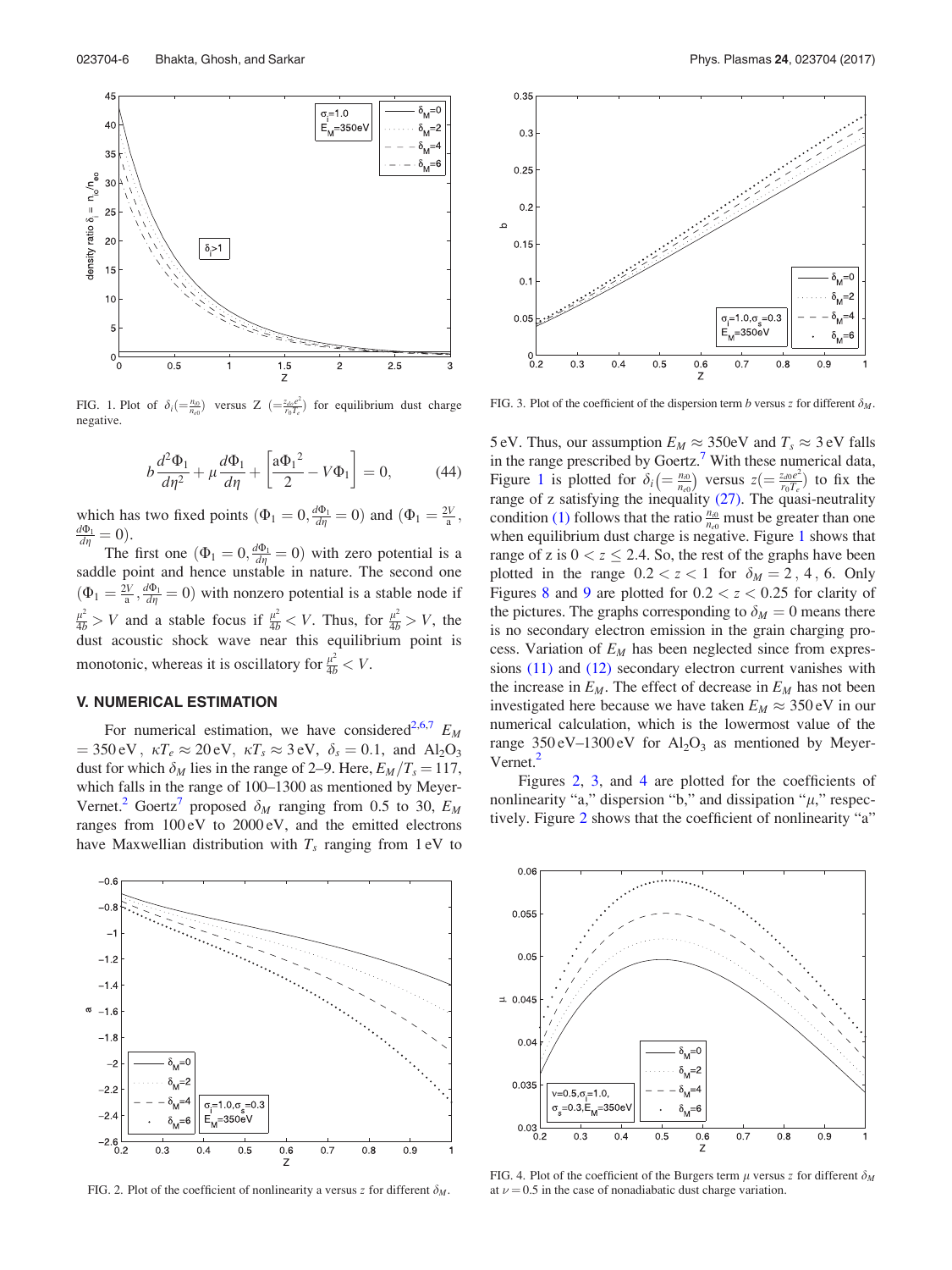

FIG. 5. Plot of the rarefied dust acoustic soliton for different  $\delta_M$  in the case of adiabatic dust charge variation.

is negative and increases in magnitude with increase in z, i.e., increase in the grain charge number. Figure 3 shows that the coefficient of dispersion "b" increases with an increase in z and Figure 4 shows that the coefficient of Burger term " $\mu$ " first increases with z and then decreases after  $z = 0.5$ . These three figures show that all these three coefficients increase with increasing secondary electron emission. Thus, increasing secondary electron emission pronounces nonlinearity, dispersion, and dissipation effects when equilibrium dust charge is negative.

The amplitude and width of the dust acoustic soliton for adiabatic dust charge variation are plotted in Figures 6 and 7, respectively. Figure 6 shows the existence of rarefied dust acoustic soliton as its amplitude is negative. Moreover, the amplitude decreases with increasing grain charge number. On the other hand, Figure 7 shows that the width of this rarified dust acoustic soliton increases with increasing grain charge number. These two figures also show that the amplitude of the dust acoustic soliton decreases and width increases with increasing secondary electron emission, which is also clear from Figure 5 representing the profile of



FIG. 6. Plot of the amplitude  $\phi_{1m}$  of the rarefied dust acoustic soliton versus z for different  $\delta_M$  in the case of adiabatic dust charge variation.



FIG. 7. Plot of the width  $w$  of the rarefied dust acoustic soliton versus  $z$  for different  $\delta_M$  in the case of adiabatic dust charge variation.



FIG. 8. Plot of the ratio  $\mu/b$  versus z for different  $\delta_M$  at  $\nu = 0.5$  in the case of nonadiabatic dust charge variation.



FIG. 9. Plot of the ratio  $\mu/b$  versus z for different  $\delta_M$  at  $\nu = 5$  in the case of nonadiabatic dust charge variation.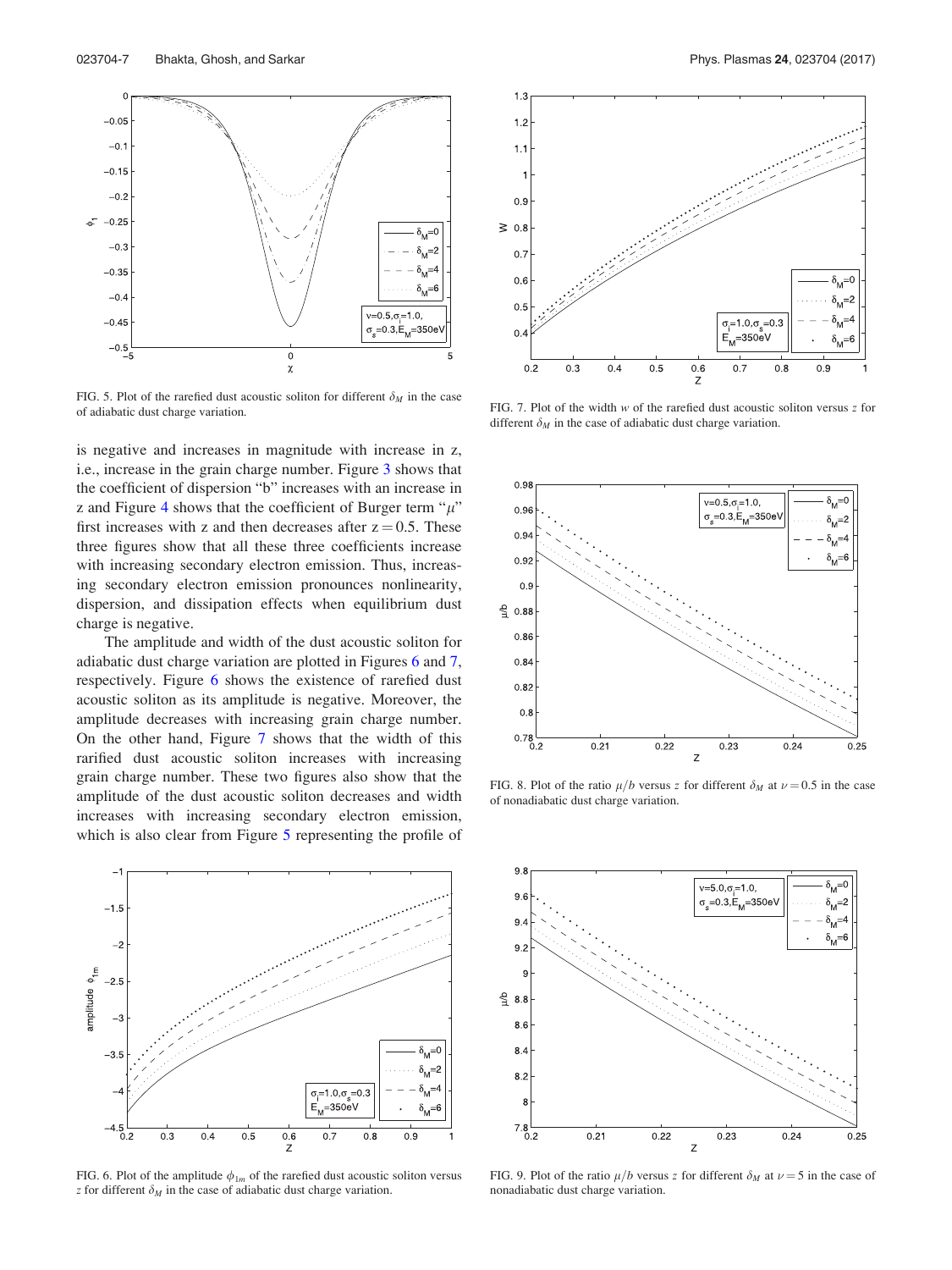

FIG. 10. Oscillatory shock wave for different values of  $\delta_M$  at  $\nu = 0.5$  in the case of nonadiabatic dust charge variation.

the dust acoustic soliton. Thus, the dust acoustic soliton moves slower when dust grains are charged by the secondary electron emission process.

In Figures 8 and 9, we have plotted the ratio  $\frac{\mu}{b}$  for  $\nu = 0.5$  (weak nonadiabaticity) and  $\nu = 5$  (strong nonadiabaticity), respectively. Figure 8 shows that at  $\nu = 0.5$ , this ratio is less than one at all values of z for  $\delta_M = 2$ , 4, and 6. This means that the dust acoustic shock is dispersion dominated and hence oscillatory for all z at these three values of  $\delta_M$ . Figure 9 shows that for  $\nu = 5$ , this ratio  $\frac{\mu}{b}$  is greater than one for all z and for all  $\delta_M$ , i.e., the dust acoustic shock in this case is dissipation dominated and hence monotonic in nature. Both figures show that this ratio  $\frac{\mu}{b}$  decreases with increasing grain charge number but increases with increasing secondary electron emission. This implies that the higher grain charge number causes a stronger dispersion effect, whereas higher secondary electron emission pronounces the nonadiabaticity induced dissipation effect, which consequently pronounces the monotonicity of the dust acoustic shock wave. Figure 10 shows the oscillatory nature of the dust acoustic shock for  $\nu = 0.5$ , M = 1.1, and  $\delta_M = 2,4,6$ , which becomes monotonic



FIG. 11. Monotonic shock wave for different values of  $\delta_M$  at  $\nu = 5$  in the case of nonadiabatic dust charge variation.



FIG. 12. Plot of the cutoff  $\mu^2/4b$  versus z for different  $\delta_M$  at  $\nu = 0.5$  in the case of nonadiabatic dust charge variation.

at  $\nu = 5$  as shown in Figure 11.<sup>24,25</sup> Both figures show that the magnitude of the potential diminishes with increasing secondary electron emission. Figure 12 plots the cutoff value  $\frac{\mu^2}{4h}$  $\frac{\mu}{4b}$  of wave velocity V, below which the dust acoustic shock wave is monotonic near the equilibrium point  $(\Phi_1)$  $=\frac{2V}{a}$ ,  $\frac{d\Phi_1}{d\eta}=0$  of the KdV-Burger equation reduced to the nonlinear ordinary differential equation (44).

This cutoff increases with increasing secondary electron emission, which implies that in the presence of secondary emission higher velocity shock waves are monotonic. Thus, an increase in secondary emission increases the monotonicity of the dust acoustic shock waves when equilibrium dust charge is negative.

### VI. CONCLUSION

In this paper, we have studied nonlinear evolution of dust acoustic waves in a complex plasma in the presence of secondary electron emission with negative equilibrium dust charge. The reductive perturbation technique has been used for this analysis. The effect of both electron-neutral and ion–neutral collisions has been neglected. The orbit motion limited (OML) theory has been used to calculate the expressions of primary electron, ion, and secondary electron fluxes over the dust surface. Both the adiabatic and nonadiabatic dust charge variations have been considered. For adiabatic dust charge variation, dust charging frequency is very high compared to the dust plasma frequency, which reduces the ratio of the dust plasma frequency to the dust charging frequency zero value. In this fast grain charging process, nonlinear analysis of the basic equations using the reductive perturbation method gives rise to the KdV equation, which has a soliton solution. In our problem, it is the dust acoustic soliton. Numerical estimation shows that this dust acoustic soliton is rarefied as the coefficient of nonlinearity possesses a negative numerical value. Numerical estimation also shows that the magnitude of the coefficients of nonlinearity and dispersion both increase with increasing grain charge number as well as with increasing secondary electron emission from